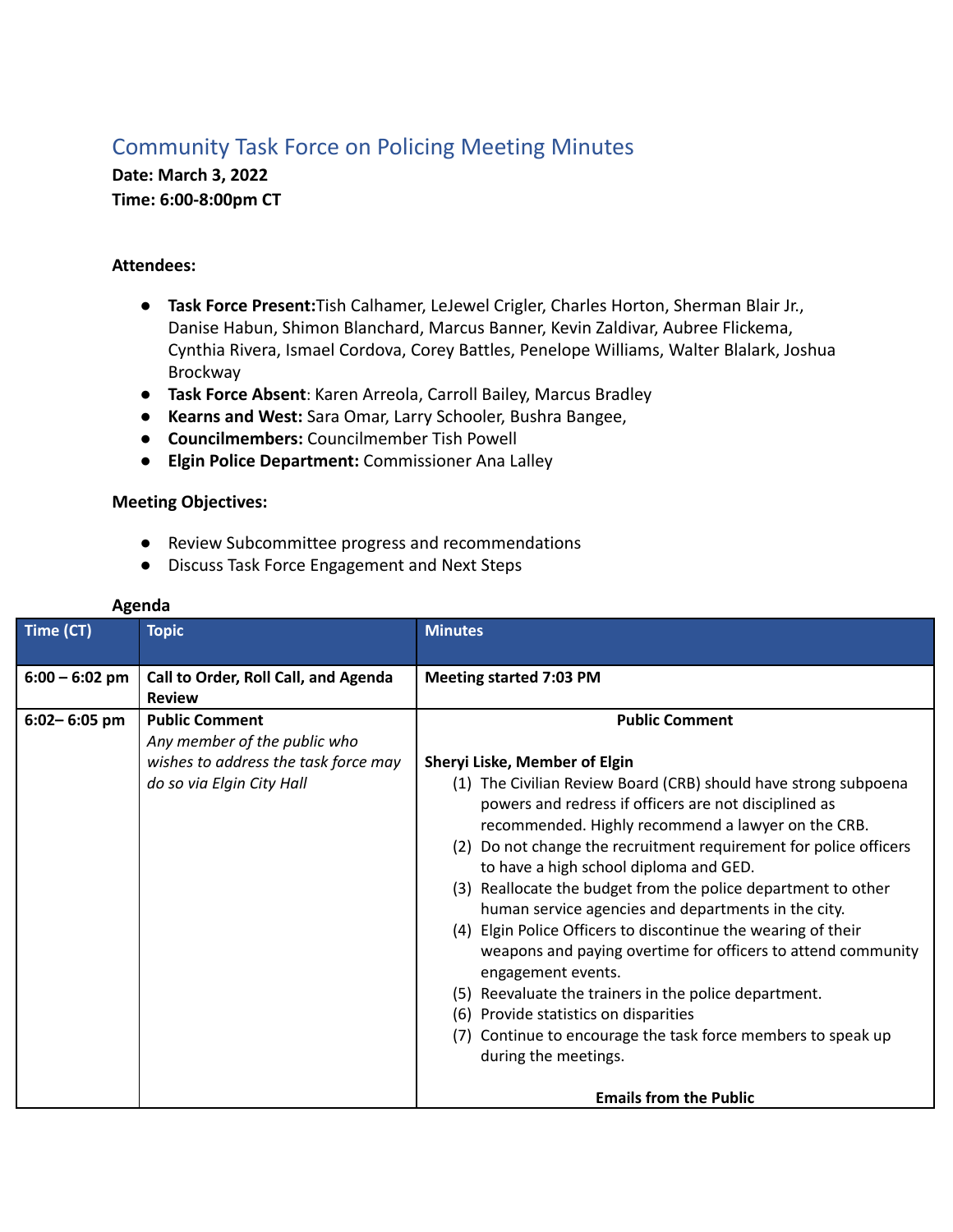| $6:05 - 6:10$<br>pm | <b>High-level Recap of Activities to</b><br><b>Date</b>                                                 | Kearns and West staff spoke about the emails that were received from<br>community members. There were 2-3 emails from community members<br>expressing concern about lowering the education requirements for<br>police officers from a bachelor's degree to a high school diploma or<br>GED.<br>Email address for the public to submit comments to the task force:<br>policingtaskforce@cityofelgin.org<br>A task force member made a suggestion that emails received from the<br>public body should be shared with the public body. Any redactions<br>should be made prior to the meeting.<br>The facilitation team provided a recap of subcommittee activities<br>completed to date. Each subcommittee has met an average of 4-5 times                                                                                                                                                                                                                                                                                                                          |
|---------------------|---------------------------------------------------------------------------------------------------------|------------------------------------------------------------------------------------------------------------------------------------------------------------------------------------------------------------------------------------------------------------------------------------------------------------------------------------------------------------------------------------------------------------------------------------------------------------------------------------------------------------------------------------------------------------------------------------------------------------------------------------------------------------------------------------------------------------------------------------------------------------------------------------------------------------------------------------------------------------------------------------------------------------------------------------------------------------------------------------------------------------------------------------------------------------------|
|                     |                                                                                                         | and has identified a series of recommendations.                                                                                                                                                                                                                                                                                                                                                                                                                                                                                                                                                                                                                                                                                                                                                                                                                                                                                                                                                                                                                  |
| $6:10 - 6:50$ pm    | <b>Subcommittees Discussion</b><br>Review subcommittee<br>recommendations to date<br>Discuss next steps | <b>Subcommittee: Civilian Review Board</b><br>presented by Task Force member Battles and Haven<br><b>Recommendation: Creation of a Civilian Review Board</b><br>City of Elgin should establish a CRB to provide oversight and<br>1.<br>accountability for the Elgin PD<br>Membership<br>1. CRB shall have 9 members<br>2. No less than 5 members shall be African American/Black<br>No more than 5 members should reside west or east of the Fox<br>3.<br>River<br>4. There will be representation of persons who are younger than<br>25 years of age<br>There will be representation of persons who have had<br>encounters with law enforcement.<br><b>Task Force Comment</b><br>A task force member asked if there were any recommendations for the<br>inclusion of Asian or Hispanic members.<br>Reply: This is what the subcommittee has come to a consensus as of<br>right now.<br>Taskforce members recommended representation of younger people<br>from our high schools and middle schools; specifically 1 from high<br>school and 1 from middle school. |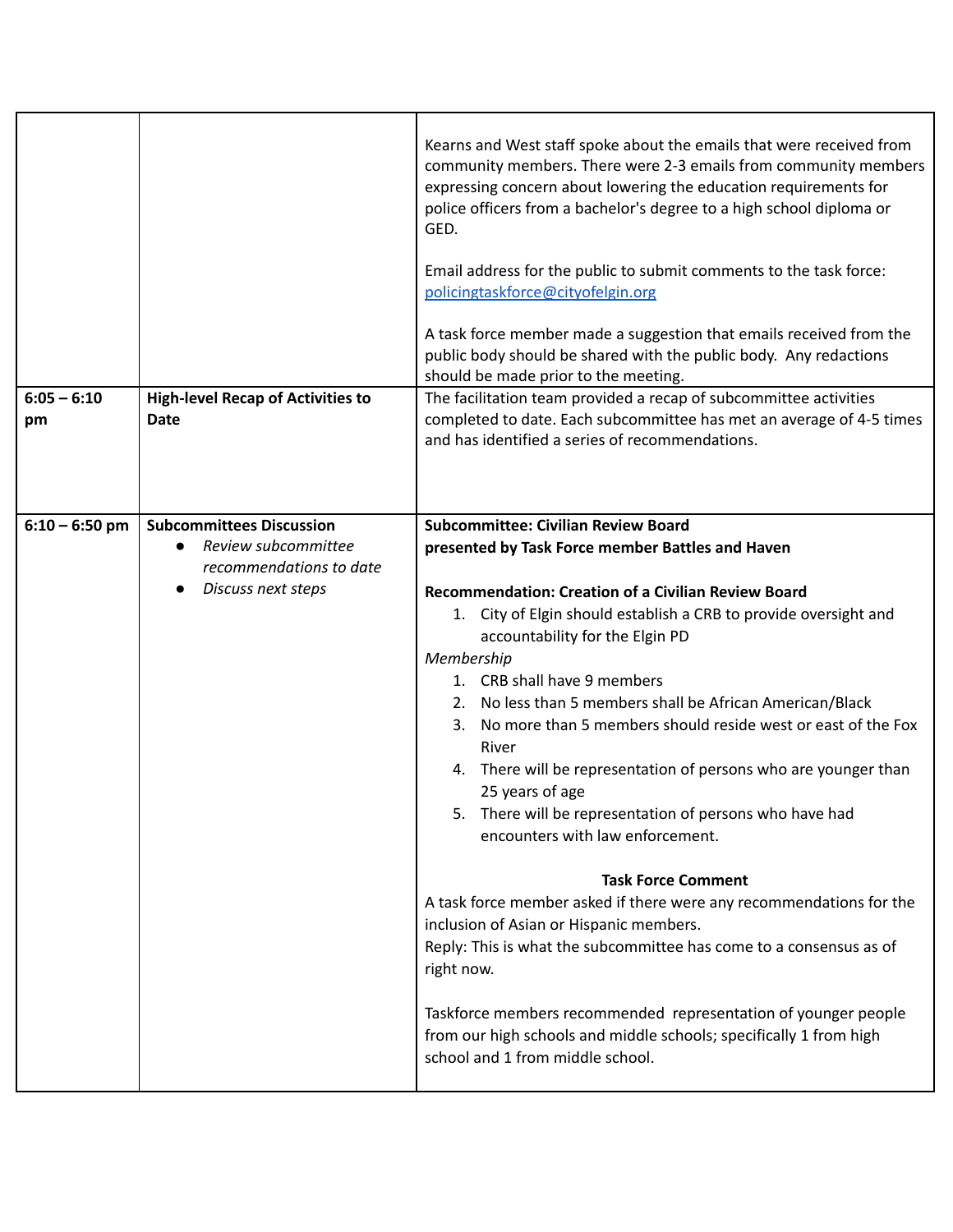| Task force members agreed that there should be a lawyer on the task<br>force especially with the subpoena and sensitive information involved.<br>Task force member Battles followed up with the question: should<br>lawyer have voting power and should they be on the CRB?<br>The task force member stated that the Lawyer should work in a<br>consultant capacity, but should have voting power if African American<br>or Hispanic.                                                                                                                            |
|------------------------------------------------------------------------------------------------------------------------------------------------------------------------------------------------------------------------------------------------------------------------------------------------------------------------------------------------------------------------------------------------------------------------------------------------------------------------------------------------------------------------------------------------------------------|
| Another task force member inquired about how to ensure that the CRB<br>does not become dominated by individuals from other police<br>departments and how would the task force ensure that the<br>membership has a real civilian review process?<br>Reply: No member should be a representative of law enforcement and<br>should have a familial relationship with law enforcement. We have not<br>fine-tuned the language, but that is something we will need to consider.<br>We need to get clear clarification on associations with police officers on<br>CRB. |
| Subcommittee task force member mentioned that what we were<br>looking at regarding associations only extended to spouses and<br>children, nothing beyond.                                                                                                                                                                                                                                                                                                                                                                                                        |
| <b>Recommendation:</b>                                                                                                                                                                                                                                                                                                                                                                                                                                                                                                                                           |
| <b>Terms</b>                                                                                                                                                                                                                                                                                                                                                                                                                                                                                                                                                     |
| 1. Have first group of CRB members be:                                                                                                                                                                                                                                                                                                                                                                                                                                                                                                                           |
| 5 members for 3 year terms                                                                                                                                                                                                                                                                                                                                                                                                                                                                                                                                       |
| 4 members for 2 year terms<br>2. Have board members serve two year terms                                                                                                                                                                                                                                                                                                                                                                                                                                                                                         |
| 3. CRB members shall serve no more than 2 consecutive terms                                                                                                                                                                                                                                                                                                                                                                                                                                                                                                      |
| 4. Task Force will provide recommendations/input to the Mayor and                                                                                                                                                                                                                                                                                                                                                                                                                                                                                                |
| City Council on appointments (The Mayor and City Council make the                                                                                                                                                                                                                                                                                                                                                                                                                                                                                                |
| appointments).                                                                                                                                                                                                                                                                                                                                                                                                                                                                                                                                                   |
| <b>Task Force Comment</b>                                                                                                                                                                                                                                                                                                                                                                                                                                                                                                                                        |
| A task force member recommends not having the Mayor and Council                                                                                                                                                                                                                                                                                                                                                                                                                                                                                                  |
| approve the CRB. Instead, the task force member recommended                                                                                                                                                                                                                                                                                                                                                                                                                                                                                                      |
| creating a process through public election to nominate and elect CRB                                                                                                                                                                                                                                                                                                                                                                                                                                                                                             |
| members.                                                                                                                                                                                                                                                                                                                                                                                                                                                                                                                                                         |
| Two task force members agreed with this recommendation on not                                                                                                                                                                                                                                                                                                                                                                                                                                                                                                    |
| having the Mayor or the Council approve the task force members. This                                                                                                                                                                                                                                                                                                                                                                                                                                                                                             |
| could become political if it includes the City Council and Mayor. To                                                                                                                                                                                                                                                                                                                                                                                                                                                                                             |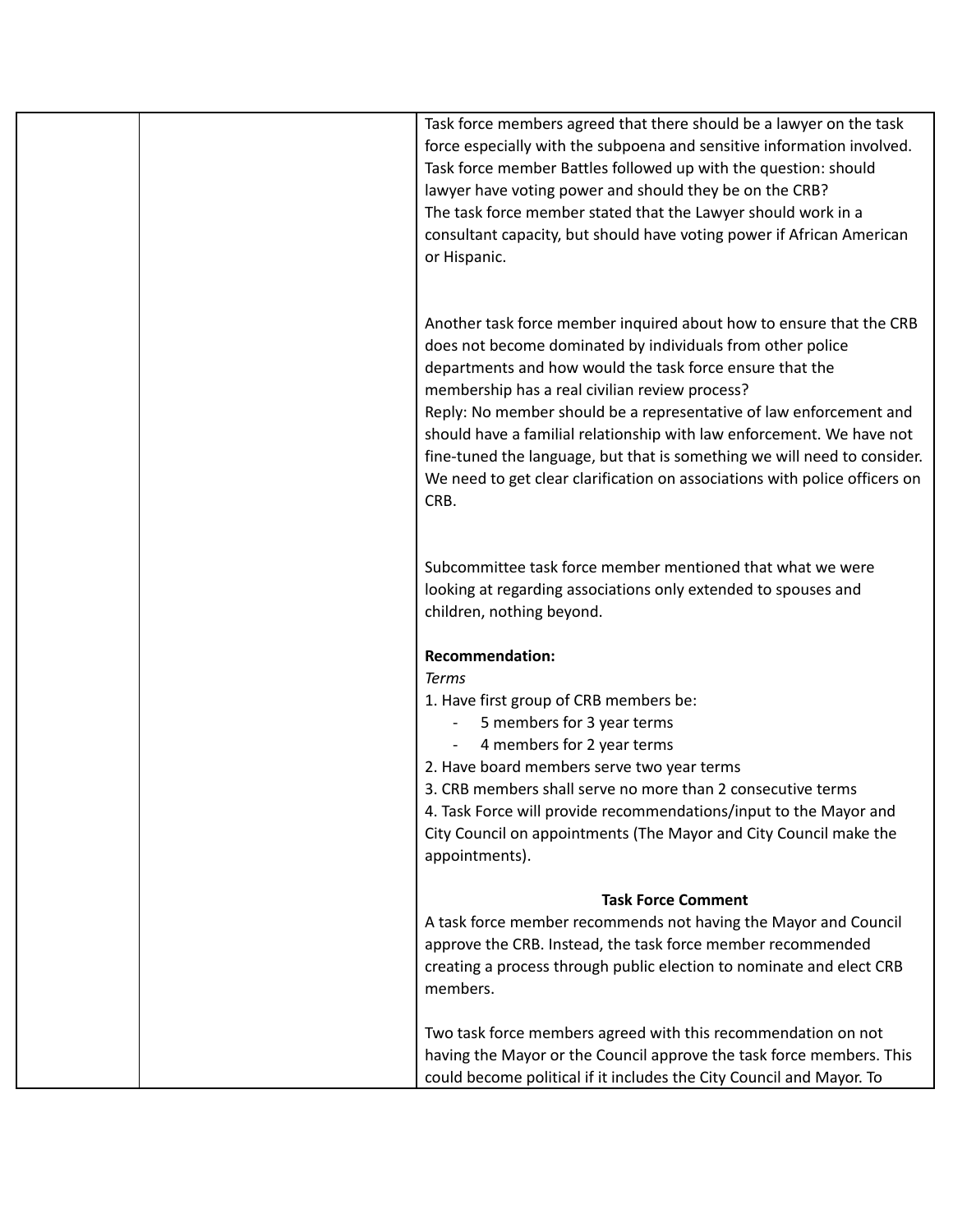| ensure that this board remains apolitical it should not be appointed by<br>the City Council or the Mayor.                                                                                                                                                                                                          |
|--------------------------------------------------------------------------------------------------------------------------------------------------------------------------------------------------------------------------------------------------------------------------------------------------------------------|
| Two task force members agreed with holding elections, but if elections<br>are not feasible then utilizing the current task force to make the<br>appointments.                                                                                                                                                      |
| A task force member suggested creating a community recommendation<br>process where members of the community nominate individuals for the<br>CRB.                                                                                                                                                                   |
| The same task force member inquired about the task force: If we utilize<br>the current task force to make appointments, what happens after the<br>first year? Will the task force continue to stay intact and have oversight<br>power?<br>Reply: We have not gotten this far in our discussion, but that is        |
| something that the subcommittee will consider.                                                                                                                                                                                                                                                                     |
| A task force member stated that it would be impactful for the city if this<br>task force had oversight and other powers.                                                                                                                                                                                           |
| A task force member disagreed with electing individuals to the CRB. The<br>task force member stated that If you look at the statistics of our local<br>elections, in a good election year there is a 9% turnout. Elections can be<br>counterproductive to getting Elgin members part of the nomination<br>process. |
| <b>Recommendation:</b>                                                                                                                                                                                                                                                                                             |
| <b>Training</b>                                                                                                                                                                                                                                                                                                    |
| - Require members of CRB to receive training in the Open Meetings Act<br>before they take office as a Board member                                                                                                                                                                                                 |
| - Require the members to receive training in EPD Policies and                                                                                                                                                                                                                                                      |
| Procedures<br>- Require members to receive training in use of force policies after<br>taking office.                                                                                                                                                                                                               |
| - Require members to receive training in diversity and equity before or<br>after taking office.                                                                                                                                                                                                                    |
| - Enable members to receive optional training in firearms simulation.<br>- Enable members to participate in the Ride Along Program with police<br>officers.                                                                                                                                                        |
|                                                                                                                                                                                                                                                                                                                    |
| <b>Task Force Comment</b>                                                                                                                                                                                                                                                                                          |
| A task force member stated that training can be a way of influencing                                                                                                                                                                                                                                               |
| opinions and there should be caution in having law enforcement train                                                                                                                                                                                                                                               |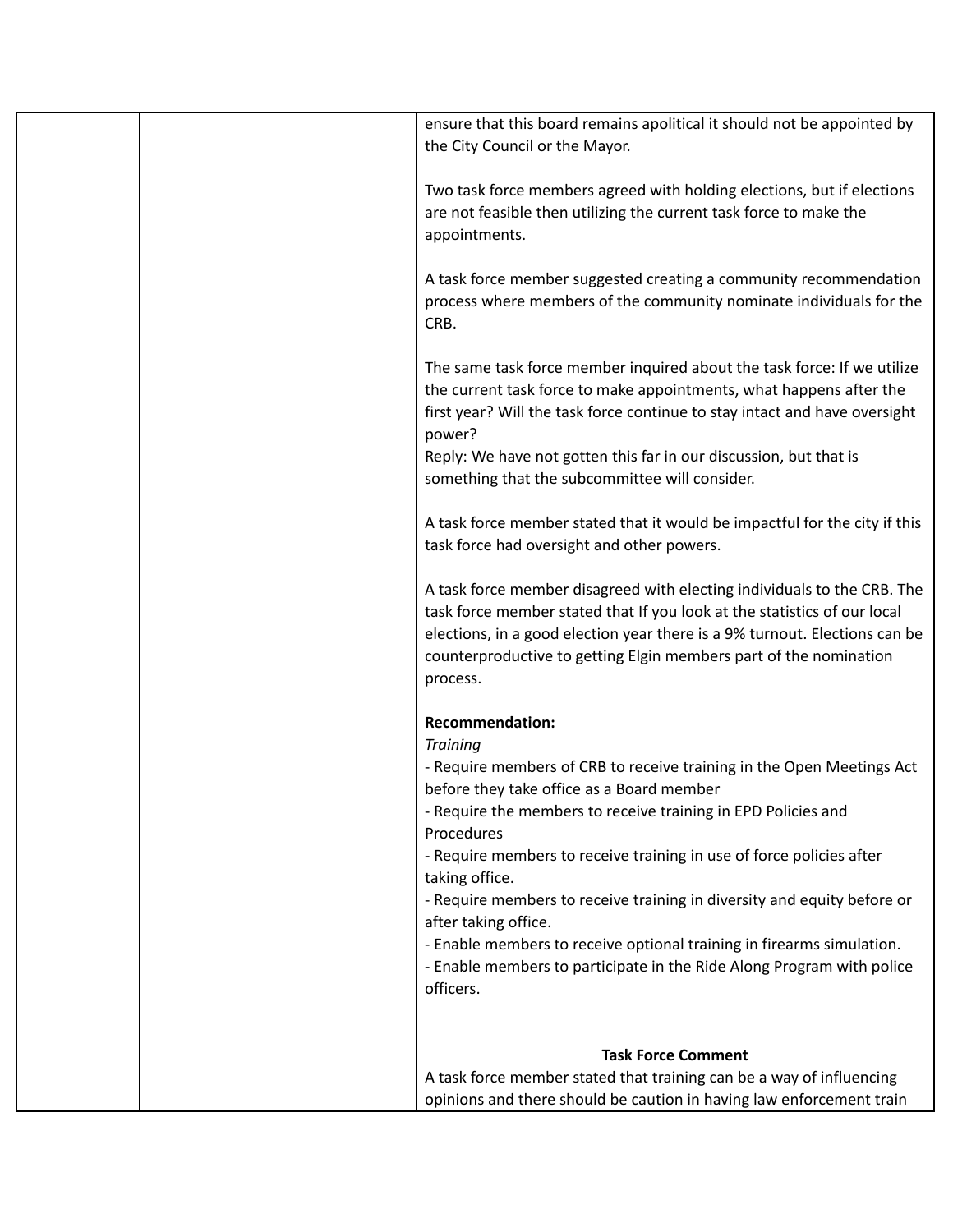| members of the public. There is power in having members of the public<br>see policies without previous context and with a fresh perspective.                                                                                                                                                                                                                                                                                                                       |
|--------------------------------------------------------------------------------------------------------------------------------------------------------------------------------------------------------------------------------------------------------------------------------------------------------------------------------------------------------------------------------------------------------------------------------------------------------------------|
| Another task force member followed up by saying that the purpose of<br>the Civilian Review Board is for the community to oversee how the<br>Police Department treats members of the community with respect. We<br>do not need to get into the technicalities of policies and procedures, but<br>instead, review how the police department is treating members of the<br>city with respect and dignity.                                                             |
| One task force member raised the concern about the recommendation<br>process. They stated that they were unsure about the process today.<br>They asked if the task force was voting on any of these<br>recommendations today and instead taking the task force's feedback<br>back to our subcommittees to discuss more in-depth?<br>Reply: Chief Lalley asked for more time to take in and understand the<br>recommendations and provide formal responses to them. |
| A task force member requested having external task force<br>subcommittee members comment on recommendations and ask for<br>internal CRB subcommittee members to not speak during the<br>recommendation share out.                                                                                                                                                                                                                                                  |
| A task force member raised the question around training again and sair<br>that the CRB should have training in the police department's policies<br>and procedures so that they have a full understanding before making<br>recommendations or finding fault in policing issues.                                                                                                                                                                                     |
| Another task force member recommended that the CRB be trained in<br>the Open Meetings Act. All other trainings can influence proper review.<br>Instead of training, CRB can get orientations or overviews. If CRB<br>members want more in-depth understanding in one area they can.                                                                                                                                                                                |
| <b>Recommendations:</b>                                                                                                                                                                                                                                                                                                                                                                                                                                            |
| Procedure<br>- CRB works with Chief to determine disciplinary action; Chief has the<br>final say and will discuss the reasoning for decision if it differs from CRB.<br>- CRB action will be public.<br>- The CRB shall have subpoena powers to call witnesses as part of its                                                                                                                                                                                      |
| determinations.                                                                                                                                                                                                                                                                                                                                                                                                                                                    |
| <b>Task Force Comment</b>                                                                                                                                                                                                                                                                                                                                                                                                                                          |
| A task force member asked about what authority the CRB would have                                                                                                                                                                                                                                                                                                                                                                                                  |
| when there is a difference between the Police Department and CRB                                                                                                                                                                                                                                                                                                                                                                                                   |
|                                                                                                                                                                                                                                                                                                                                                                                                                                                                    |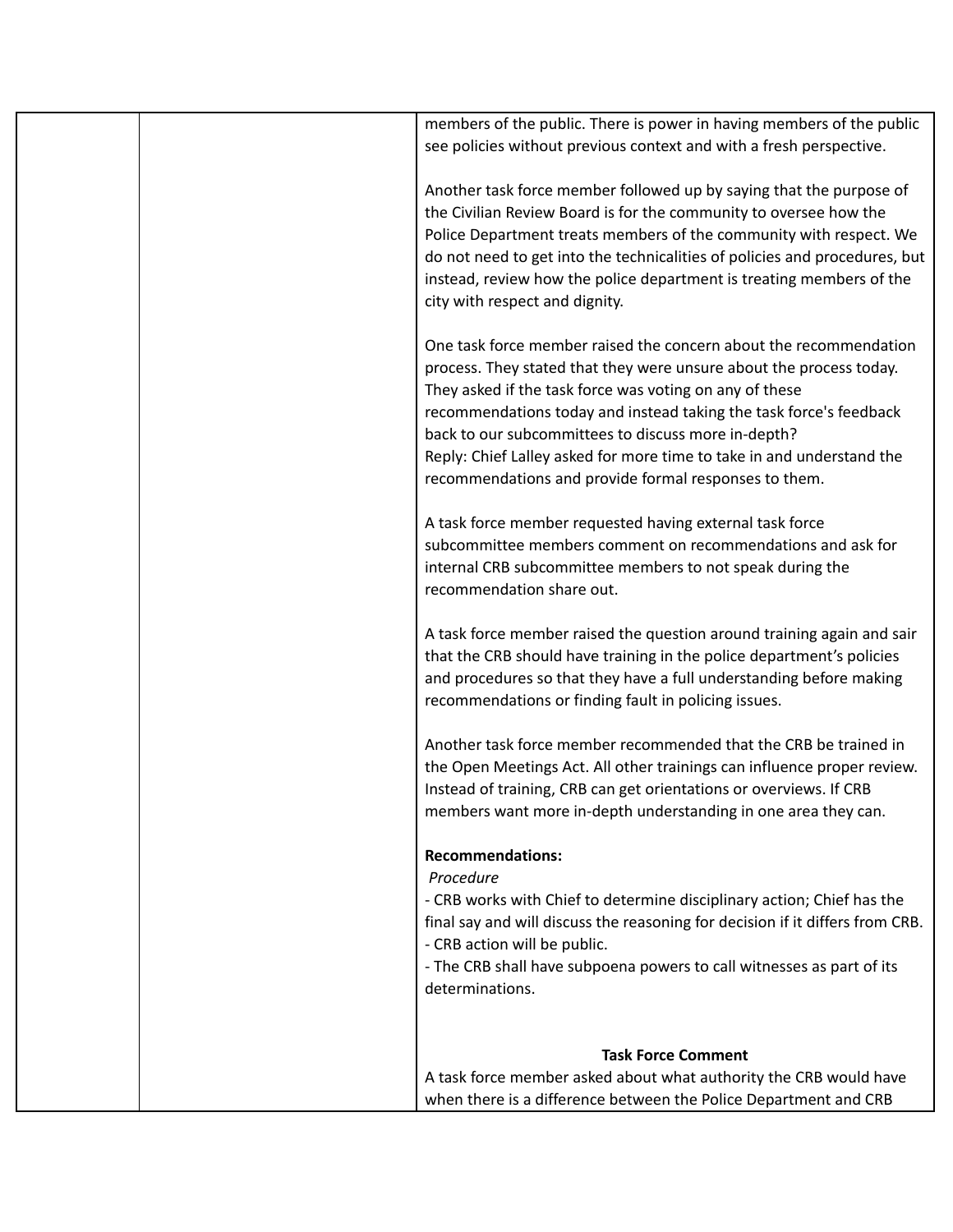| regarding disciplinary action. Recommends giving the CRB the power of<br>redress.                                                                                                                                                                                                                                                                                                                                                                                                                                                                                                                                                                                                                                                                                                            |
|----------------------------------------------------------------------------------------------------------------------------------------------------------------------------------------------------------------------------------------------------------------------------------------------------------------------------------------------------------------------------------------------------------------------------------------------------------------------------------------------------------------------------------------------------------------------------------------------------------------------------------------------------------------------------------------------------------------------------------------------------------------------------------------------|
| Another task force member raised the concern about what would<br>happen if the Chief of Police has a different perspective than the CRB?<br>What will be the redress line?                                                                                                                                                                                                                                                                                                                                                                                                                                                                                                                                                                                                                   |
| A third task force member requested the CRB subcommittee to explore<br>creating a process of redress when there is a difference.                                                                                                                                                                                                                                                                                                                                                                                                                                                                                                                                                                                                                                                             |
| A task force member then asked how would the CRB lead to<br>reparations in Elgin?                                                                                                                                                                                                                                                                                                                                                                                                                                                                                                                                                                                                                                                                                                            |
| Reply: Task force members stated that reparations were a better<br>conversation for the Racial and Other Profiling Disparities<br>subcommittee.                                                                                                                                                                                                                                                                                                                                                                                                                                                                                                                                                                                                                                              |
| A task force member asked Chief Lalley if the CRB would have access to<br>the information that the police department and the lawyer will have<br>access to?                                                                                                                                                                                                                                                                                                                                                                                                                                                                                                                                                                                                                                  |
| Chief Lalley responded: When an internal investigation is conducted, a<br>third-party/independent law firm does an outside investigation and all<br>evidence as part of that case is given to the third party. Once the<br>investigation is done the case comes back to the Chief and if the<br>allegation is sustained then discipline is warranted. The Chief then<br>allows the officer to make a case with them if it is warranted. The Chief<br>makes a decision on disciplinary action. Disciplinary action can include a<br>written reprimand, suspension, or termination. This disciplinary<br>decision is then sent to the legal department to ensure everything is in<br>order which moves it to the final stage where the City Manager signs off<br>on any disciplinary decision. |
| A task force member followed up with the question of if redacted<br>information also be available to the CRB? Would the CRB need to sign<br>off on NDAs?                                                                                                                                                                                                                                                                                                                                                                                                                                                                                                                                                                                                                                     |
| The Chief responded and stated that there may be some sensitive<br>information that is not released, but most information will be available<br>for CRB to ask questions and ask for more information on.                                                                                                                                                                                                                                                                                                                                                                                                                                                                                                                                                                                     |
| A task force member explained that a problem with CRB's across the<br>country is that they do not have power. In order to have power, the CRB<br>needs to be able to investigate independently and on its own.                                                                                                                                                                                                                                                                                                                                                                                                                                                                                                                                                                               |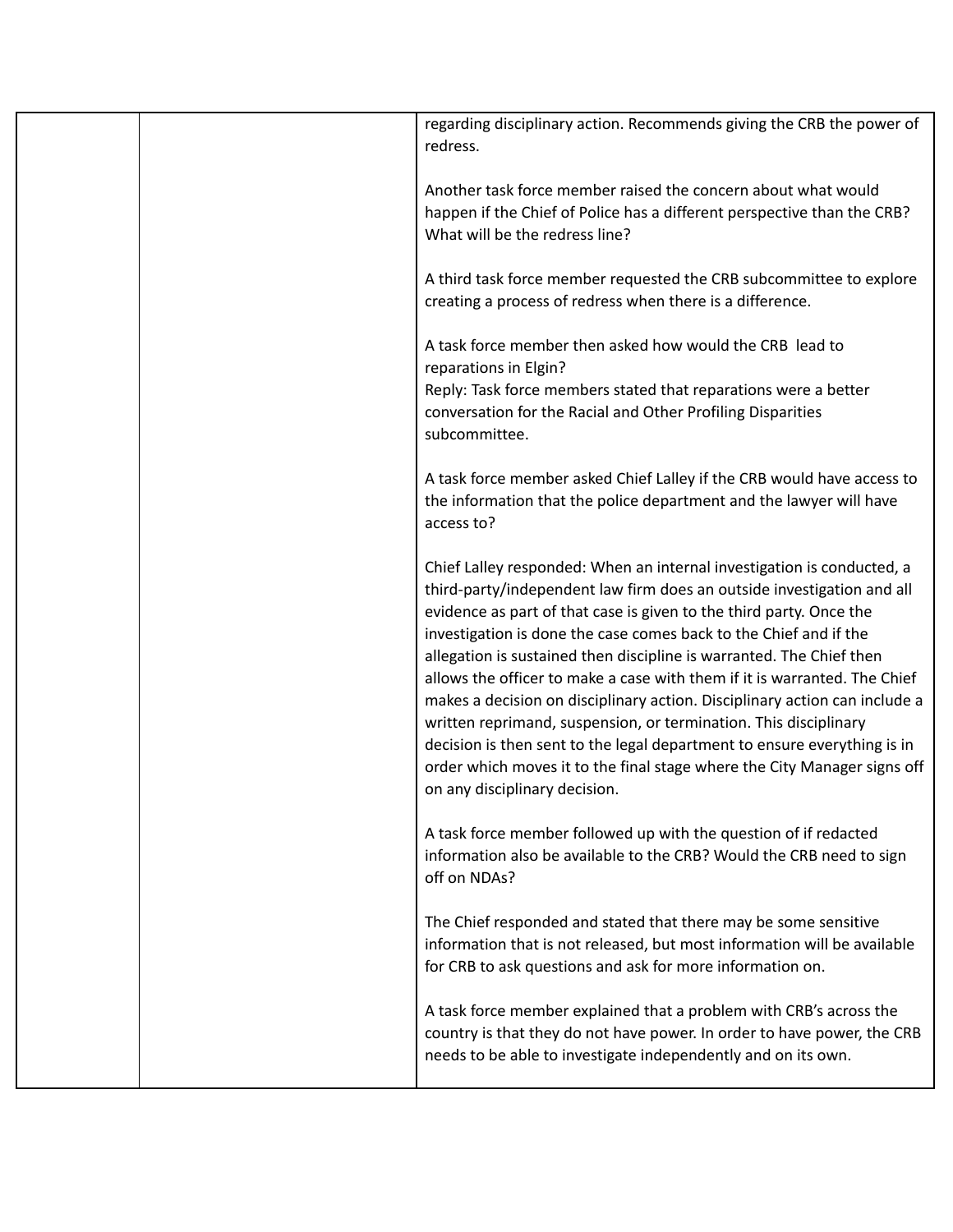|                  |                                 | Another task force member asked how would we ensure that the                                                                                                                                                                                                                                            |
|------------------|---------------------------------|---------------------------------------------------------------------------------------------------------------------------------------------------------------------------------------------------------------------------------------------------------------------------------------------------------|
|                  |                                 | activities and decisions of the CRB are fair and impartial? They stated                                                                                                                                                                                                                                 |
|                  |                                 | there may be subconscious collective memory, implicit bias, as well as                                                                                                                                                                                                                                  |
|                  |                                 | emotions involved in the CRB.                                                                                                                                                                                                                                                                           |
|                  |                                 | A task force member followed up requesting the subcommittee to<br>consider the means of determining guilt. They stated that innocent until<br>proven guilty is not the only way to look at guilt, instead the<br>subcommittee should consider the preponderance of evidence as well<br>as other things. |
|                  |                                 | Since the meeting was running over, a task force member                                                                                                                                                                                                                                                 |
|                  |                                 | recommended scheduling the other subcommittees for next time as                                                                                                                                                                                                                                         |
|                  |                                 | they would not get to them tonight.                                                                                                                                                                                                                                                                     |
|                  |                                 |                                                                                                                                                                                                                                                                                                         |
|                  |                                 | Danise: Words matter on what we put forward and the devil is in the                                                                                                                                                                                                                                     |
|                  |                                 | detail. We have the power to give the recommendations even if the                                                                                                                                                                                                                                       |
|                  |                                 | Chief, City Council, or facilitators disagree.                                                                                                                                                                                                                                                          |
| $6:50 - 7:00$ pm | <b>Break</b>                    | Break 7:01 - 7:06 pm                                                                                                                                                                                                                                                                                    |
| $7:00 - 7:30$ pm | <b>Subcommittees Discussion</b> | <b>Subcommittee Recommendations: Racial and Other Profiling</b>                                                                                                                                                                                                                                         |
|                  | (continued)                     | Disparities (7:36 PM)                                                                                                                                                                                                                                                                                   |
|                  | Review subcommittee             |                                                                                                                                                                                                                                                                                                         |
|                  | recommendations to date         | Taskforce member Horton introduced the subcommittee by stating that                                                                                                                                                                                                                                     |
|                  | Discuss next steps              | they did not make any recommendations because it would not have                                                                                                                                                                                                                                         |
|                  |                                 | been fair to make these recommendations until they met with some                                                                                                                                                                                                                                        |
|                  |                                 | police officers. Although they do not make any recommendations, they<br>did discuss some topics:                                                                                                                                                                                                        |
|                  |                                 | - How can we acknowledge that racial profiling has existed for a long                                                                                                                                                                                                                                   |
|                  |                                 | time and learn from what has attempted to be done about it in the                                                                                                                                                                                                                                       |
|                  |                                 | past?                                                                                                                                                                                                                                                                                                   |
|                  |                                 | - How is Elgin Police Department (EPD) measuring/tracking racial                                                                                                                                                                                                                                        |
|                  |                                 |                                                                                                                                                                                                                                                                                                         |
|                  |                                 | profiling?                                                                                                                                                                                                                                                                                              |
|                  |                                 | - What steps can EPD take to reduce and eliminate racial profiling?                                                                                                                                                                                                                                     |
|                  |                                 | Ideas discussed by the committee (no consensus was reached yet):                                                                                                                                                                                                                                        |
|                  |                                 | 1. An ordinance banning stops for minor infractions as the only reason                                                                                                                                                                                                                                  |
|                  |                                 | for a stop (Researchers suggest if you reduce the scope/discretion of                                                                                                                                                                                                                                   |
|                  |                                 | what officers use as the basis for suspicion or reasons for stops, then it is                                                                                                                                                                                                                           |
|                  |                                 | likely that disparities in stops will go down)                                                                                                                                                                                                                                                          |
|                  |                                 | 2. An integrated "Community Institute" for Reducing Racial and Other                                                                                                                                                                                                                                    |
|                  |                                 | Profiling Training (This would bring the community more into the                                                                                                                                                                                                                                        |
|                  |                                 | training and orientation process for police and create a regular on-going<br>feedback loop for community input into strategies for reducing                                                                                                                                                             |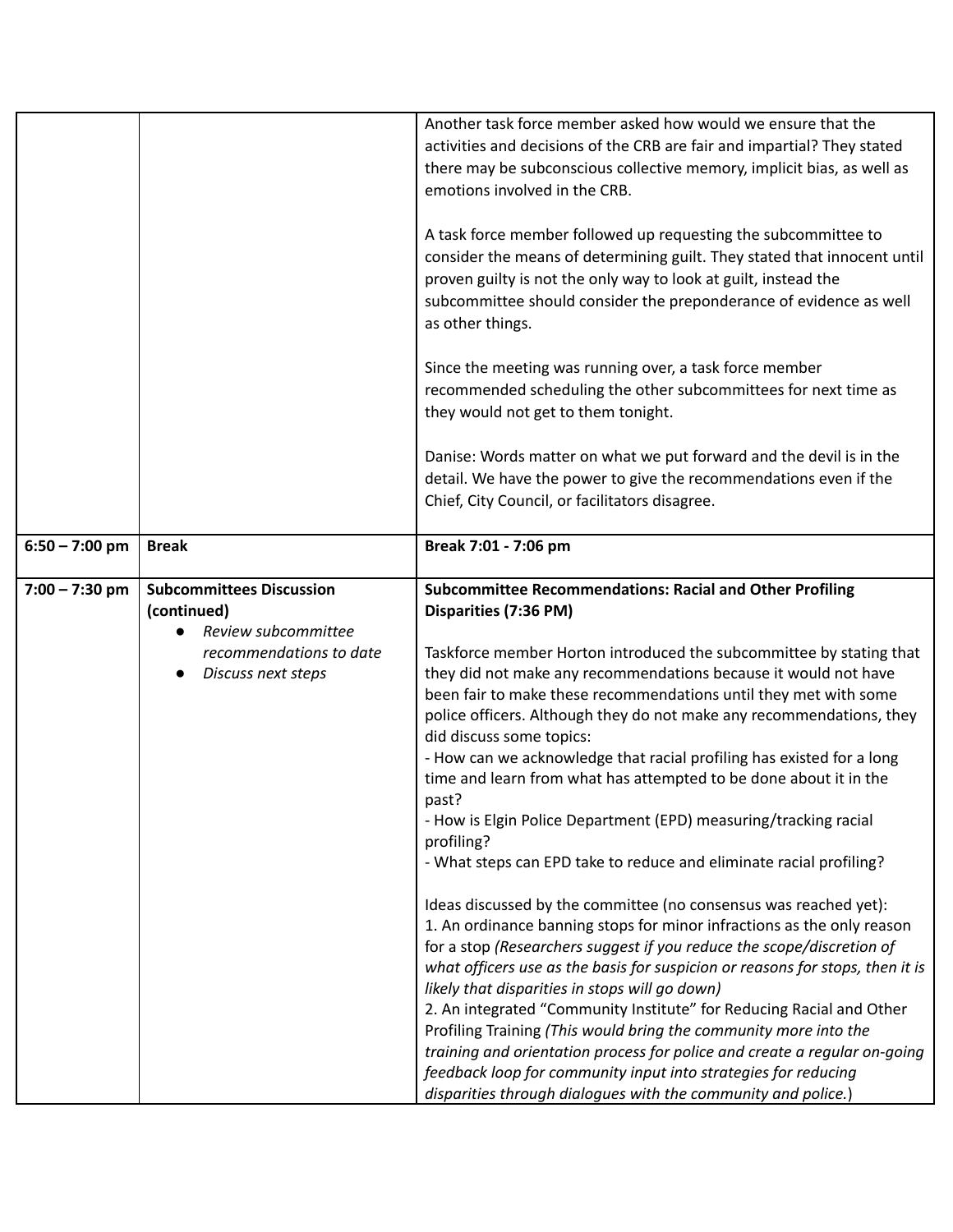| 3. Reducing barriers/impacts of stops on African-American and Latino<br>communities (within the purview of City of Elgin state law).                                                                                                                                                                                                                                       |
|----------------------------------------------------------------------------------------------------------------------------------------------------------------------------------------------------------------------------------------------------------------------------------------------------------------------------------------------------------------------------|
| Subcommittee leader and the University of Illinois, Chicago<br>representative Joe, stated that one of the motivations of this<br>subcommittee was to take in the input from other task force members.                                                                                                                                                                      |
| A task force member inquired about receiving data on how many Black<br>police officers are currently in the Elgin police department.                                                                                                                                                                                                                                       |
| Another task force member stated that the task force wants to get the<br>data of how many black officers and white officers are on the force and<br>their own data on how much each officer stops people.                                                                                                                                                                  |
| Chief Lalley responded by saying that the transparency site has this<br>statistical data. Chief could get the data requested, but it would take<br>some time.                                                                                                                                                                                                              |
| Another task force member asked about how much discretion the<br>police officers have to write offenses? The subcommittee wants to<br>speak with police officers to understand their mindset. Want to know<br>the statistics of the officers to help us get a bigger picture of the police<br>department.                                                                  |
| A task force member explained that they know there is bias, but we<br>want to get an understanding of where that bias is coming from and if<br>there are trends in the bias to identify "bad apples."                                                                                                                                                                      |
| Another task force member warned and stated that they have to be<br>careful when looking at statistics. Do not just look at the numbers but at<br>the percentages.                                                                                                                                                                                                         |
| A task force member stated that there were members of the public on<br>the transparency website who were unable to find statistics under<br>recruiting. They asked to get exact numbers of African Americans who<br>are currently working for the Elgin police department.                                                                                                 |
| Chief shared her screen to show how to get to the recruiting data<br>statistics on the transparency website.                                                                                                                                                                                                                                                               |
| Transparency Site: https://epdopendata-cityofelgin.hub.arcgis.com/                                                                                                                                                                                                                                                                                                         |
| Another task force member said that they know there is a bias in the<br>Elgin police department. It is not just individual officers, but if they look<br>at the arrest numbers 26% of arrests were African American members<br>while African Americans make up 6.3% of the population. The task force<br>member stated that the city needs to ask what are the assumptions |